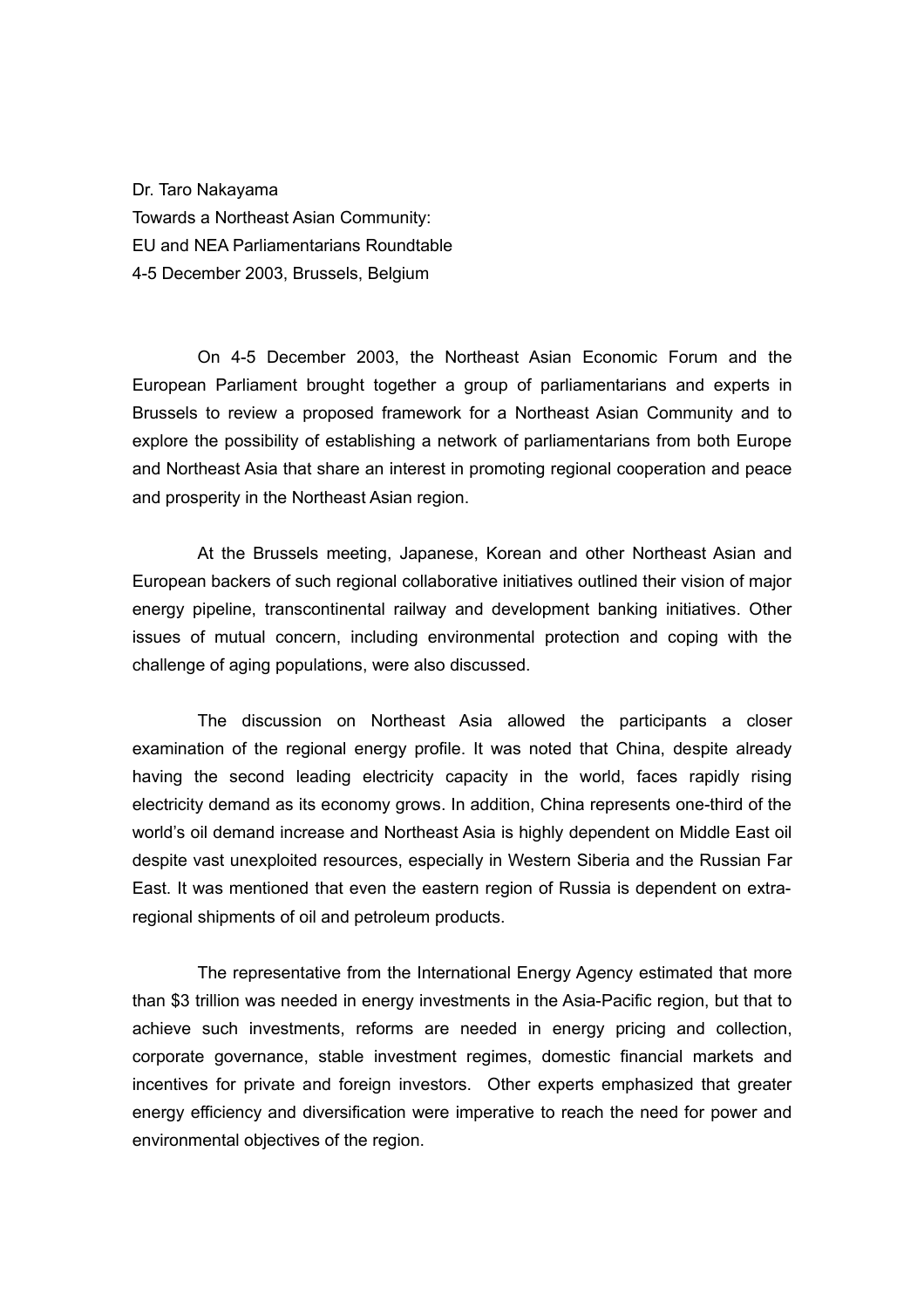After reviewing the energy profile of the region and several of the energy projects proposed and underway, participants stressed that the Northeast Asian region requires an energy dialogue. This regional/multilateral dialogue may see its initial steps in meetings of non-governmental organizations and in research circles, but ultimately should be taken to the government level even if such dialogue is informal in nature.

One suggestion, endorsed by all the participants, was that the proposed network of Northeast Asian and European Parliamentarians could initially focus on energy and environmental issues and that the dialogue be expanded from that.

European Parliamentarians candidly shared with their Northeast Asian partners their experiences in overcoming difficulties of integration and their support of regional cooperation in Northeast Asia. Participants from Northeast Asia were reminded that European integration was a reaction to war and that although currently a 'European identity' and 'common heritage' are stressed among proponents of European Union, this was not always the case, and that the road to integration and overcoming differences has been long and challenging and has required vision and political will.

There have always been two driving forces in the process of European integration: 1) the pragmatic and economic, and 2) the political and idealistic. After the devastation of the second world war, Europeans sought a better way to organize themselves, a way to make war unthinkable. The challenge as they saw it was to build a structure or provide institutions where Europeans could resolve their differences rather than on the battlefield. The two driving forces are still prevalent.

There are important lessons in this experience for Northeast Asia. Economic integration in Northeast Asia is in many ways already quite remarkable. The trade relationship between Japan, China and Korea, for example, amounted to 91% of the entire intra-regional trade. In addition, the ASEM+3 summit has become firmly established. But as was the case in the European Community, cooperation and integration have always been about more than free trade. In this respect the formulation of a grand design for cooperative development in Northeast Asia is an important framework that we can build on.

2